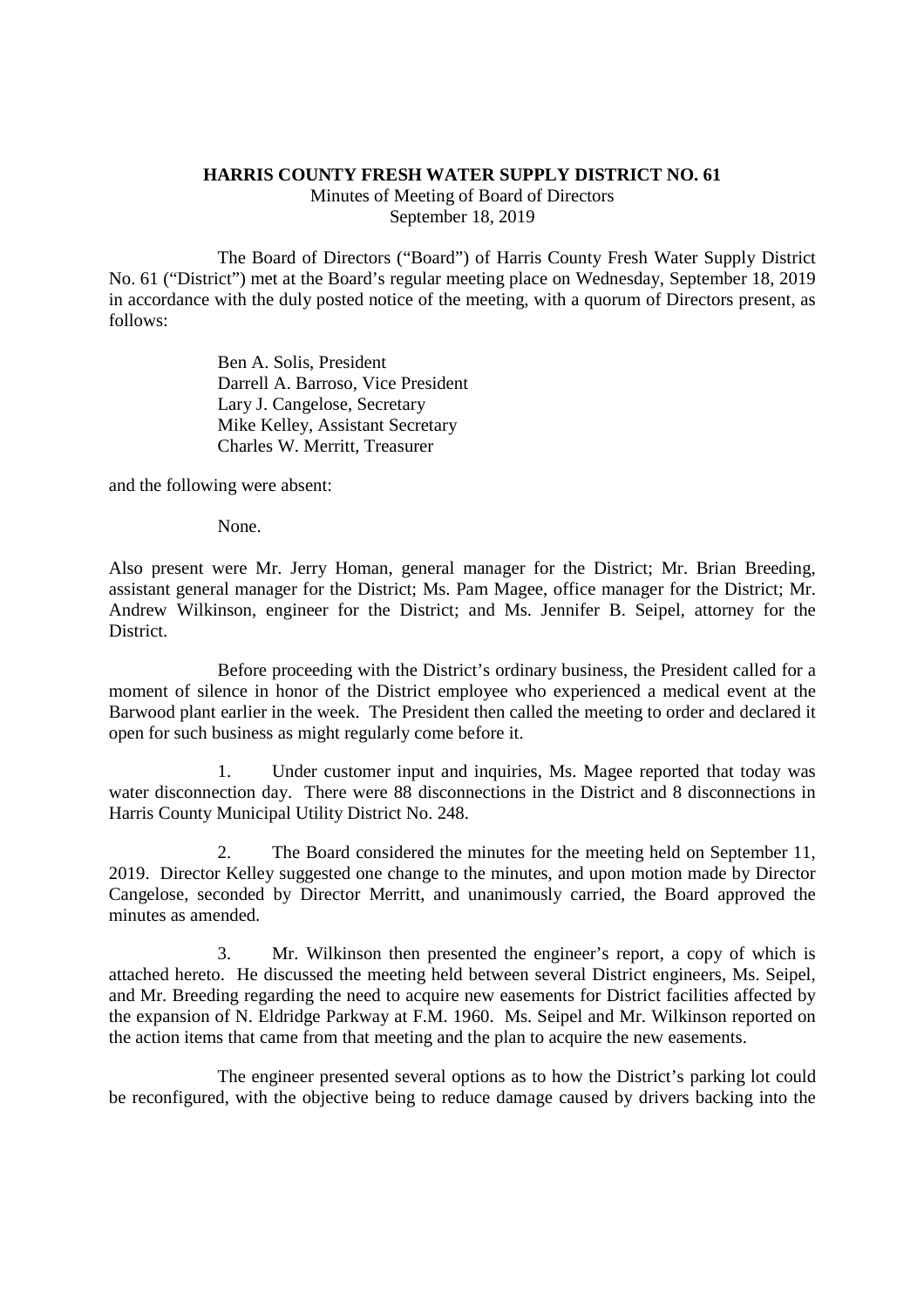wall surrounding the District's administration building. After some discussion, the Board elected to table the matter.

Mr. Wilkinson then presented and recommended payment of Pay Application No. 4 in the amount of \$34,955.44 to All Points Services for their work in connection with the televising of phase 6 of the District's sanitary sewer rehabilitation project. Upon motion made by Director Kelley, seconded by Director Barroso, and unanimously carried, the Board approved the pay application as presented.

Lastly, the engineer reported that there were no punch list items resulting from the warranty inspection of the water line constructed at Huffmeister and Tuckerton.

After further review, upon motion made by Director Barroso, seconded by Director Merritt, and unanimously carried, the Board approved the engineer's report as presented.

4. The Board considered payment of the general fund bills. After review, upon motion made by Director Merritt, seconded by Director Barroso, and unanimously carried, the Board approved payment of the general fund bills as presented.

5. Ms. Magee, Mr. Homan, and Mr. Breeding presented the management report. Ms. Magee presented the agenda for the latest meeting of Harris County Municipal Utility District No. 222.

Mr. Homan and Mr. Breeding then discussed a medical event experienced by a District employee at the Barwood plant, explaining that the employee was found unresponsive in the bathroom on September 17, 2019. CPR was administered by another District employee until an ambulance arrived, at which point the employee was transferred to the hospital. Mr. Homan and Mr. Breeding reported that they have since met with the entire District staff to discuss the event and offer support to anyone needing it. Mr. Homan and Ms. Magee also confirmed that the District will pay the employee for his unused sick and vacation time. The Board expressed sadness regarding the situation and thanked Mr. Homan, Mr. Breeding, Ms. Magee, and Ms. Norma Hernandez (who was not present at the meeting but assisted in contacting the employee's family members during and after the event) for their handling of the matter.

Mr. Homan then provided an update regarding the Water Users Coalition's efforts to work with the North Harris County Regional Water Authority to set up an alert system for its constituents. Mr. Homan stated that progress is being made.

Upon motion made by Director Kelley, seconded by Director Cangelose, and unanimously carried, the Board approved the management report as presented.

6. Ms. Seipel gave an update on the status of the litigation with Magellan Pipeline Company ("Magellan"). She reported that the District has not received a settlement proposal from Magellan. Accordingly, she recommended that the District proceed with setting the special commissioners' hearing, as permitted under the Right of Entry Agreement entered into between the parties. The Board agreed.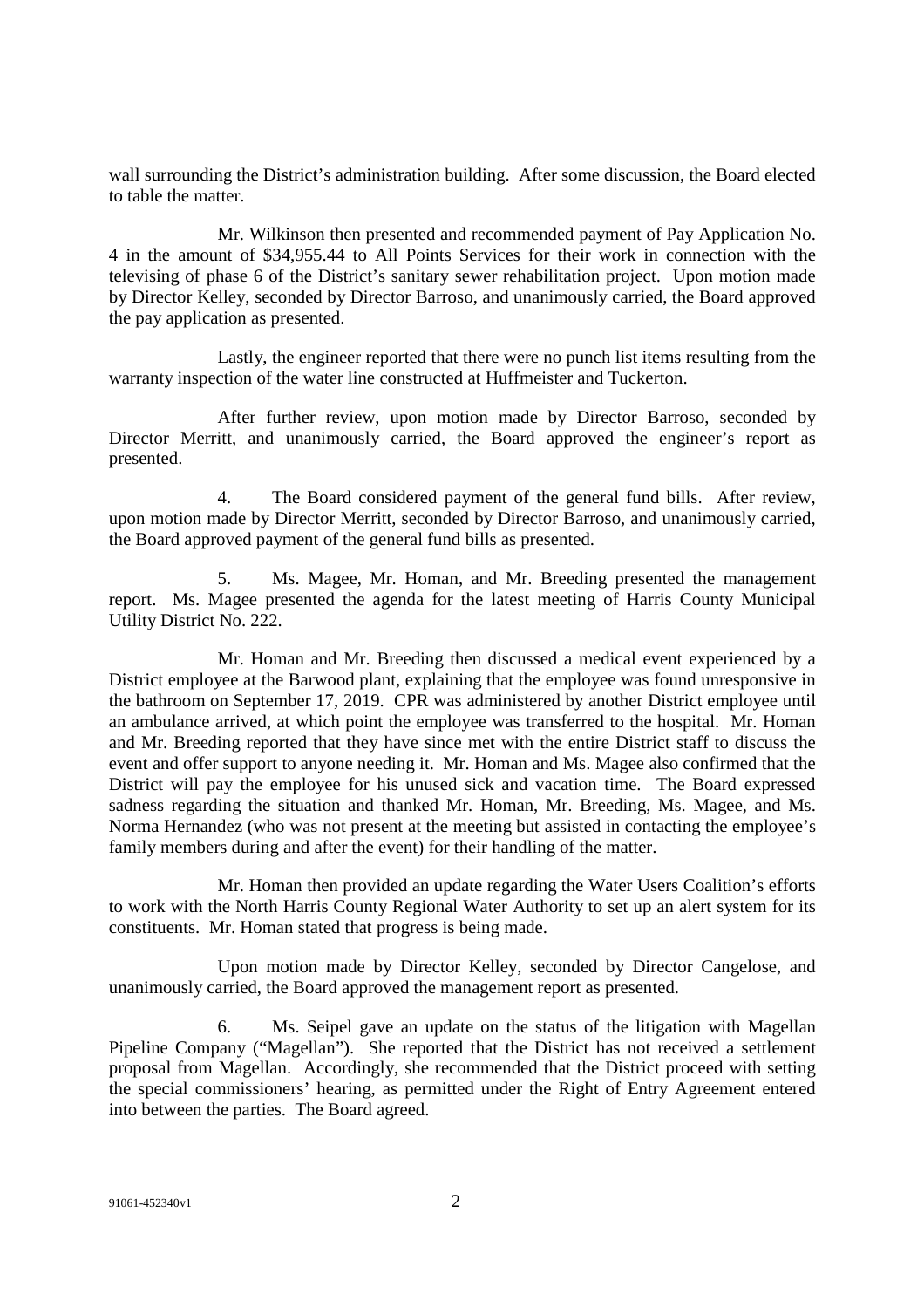7. The Board lastly considered items for the next Board meeting.

There being no further business to come before the Board, the meeting was adjourned.

Secretary